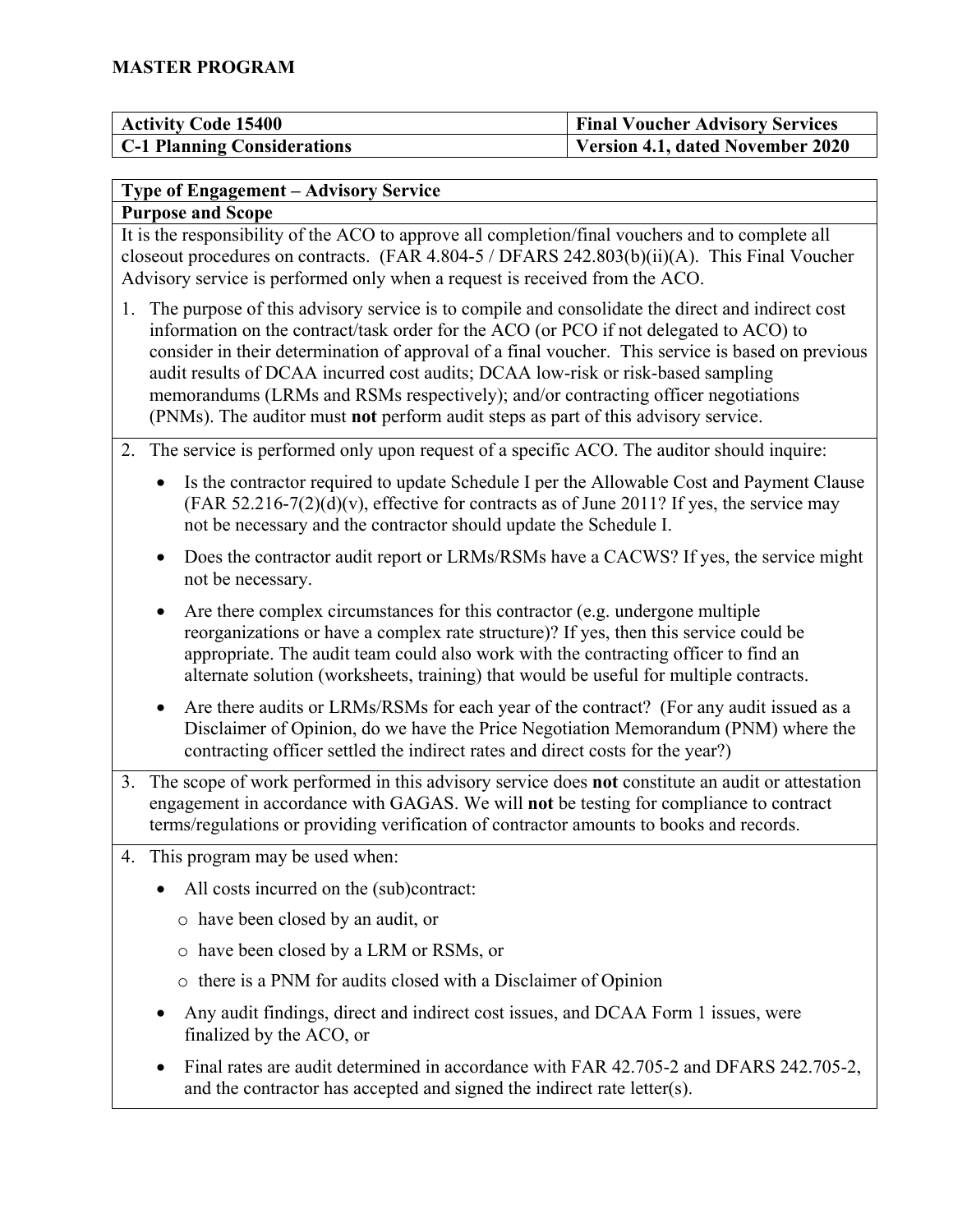# **Type of Engagement – Advisory Service**

# **Other Planning Considerations**

Prior to commencing the final voucher service, review guidance relative to advisory services that may impact the service provided and adjust the scope and steps appropriately. Guidance to review includes CAM, open MRDs, FAQ training material, etc. available on the DCAA intranet.

#### **References**

CAM 6-1007 - Processing of Completion / Final Vouchers

| <b>C-1 Detailed Steps</b>                                                                                                                                                                                        | <b>WP Reference</b> |
|------------------------------------------------------------------------------------------------------------------------------------------------------------------------------------------------------------------|---------------------|
| <b>Version 4.1, dated November 2020</b>                                                                                                                                                                          |                     |
| 1. Document receipt of the request for advisory services received from the ACO<br>(or PCO if not delegated to the ACO).                                                                                          |                     |
| 2. Contact the ACO to discuss the request for DCAA assistance to ensure a final<br>voucher service will meet the ACO's needs.                                                                                    |                     |
| (Note: An audit would not be performed under the 15400 activity code. If an<br>audit is required, the FAO should cancel the 15400 and use the 17900 activity<br>code to perform the audit of the final voucher.) |                     |
| If the objectives of the current service will meet the ACO's needs:<br>a.                                                                                                                                        |                     |
| (1) Document the discussions with the ACO.                                                                                                                                                                       |                     |
| (2) Prepare an acknowledgement memorandum and obtain supervisory<br>review and approval.                                                                                                                         |                     |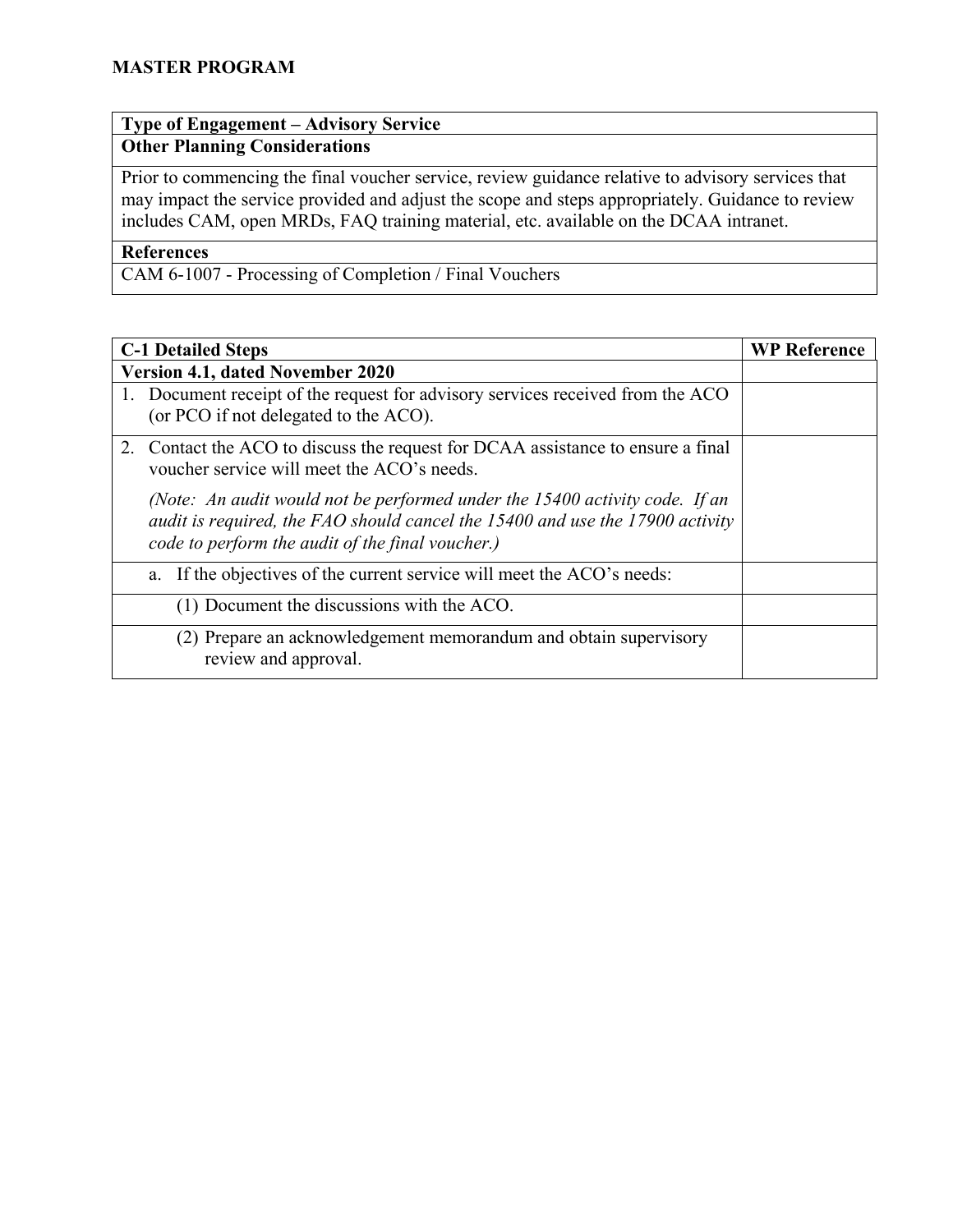## **MASTER PROGRAM**

| <b>C-1 Detailed Steps</b>                                                                                                                                                                                                                                                                                                                                                                         | <b>WP Reference</b> |
|---------------------------------------------------------------------------------------------------------------------------------------------------------------------------------------------------------------------------------------------------------------------------------------------------------------------------------------------------------------------------------------------------|---------------------|
| 3. Perform a search of the FAO files to obtain the following information:                                                                                                                                                                                                                                                                                                                         |                     |
| The contract brief to obtain information on the contract period of<br>$\bullet$<br>performance                                                                                                                                                                                                                                                                                                    |                     |
| The incurred cost audit reports or low-risk memorandums issued on<br>$\bullet$<br>the contractors incurred cost proposal for the years of contract<br>performance including any supplemental audit reports                                                                                                                                                                                        |                     |
| Schedules H, I, K, O and, if applicable J, of the contractors certified<br>$\bullet$<br>indirect cost proposals                                                                                                                                                                                                                                                                                   |                     |
| Any assist audit requests on subcontracts, intercompany<br>$\bullet$<br>sales/transfers, or direct costs that are associated with the contract;<br>including those received after report issuance                                                                                                                                                                                                 |                     |
| Any assignment activity 17900 audits performed on the contract<br>$\bullet$                                                                                                                                                                                                                                                                                                                       |                     |
| Any DCAA Form 1 issued on the contract<br>$\bullet$                                                                                                                                                                                                                                                                                                                                               |                     |
| Contracting Officer or Auditor Determined Final rate letters signed by<br>$\bullet$<br>the contractor                                                                                                                                                                                                                                                                                             |                     |
| Contracting Officer Negotiation Memorandum's related to the<br>$\bullet$<br>settlement of direct and indirect costs (PNMs)                                                                                                                                                                                                                                                                        |                     |
| Contracting Officer Negotiated Quick Closeout Rates in accordance<br>$\bullet$<br>with FAR 42.708, Quick closeout procedures and any current DCMA<br>Quick Closeout deviations                                                                                                                                                                                                                    |                     |
| 4. Read the incurred cost audit reports for the contract period of performance<br>and document the audit results pertinent to the final voucher contract. If any<br>of the audit reports disclaimed an opinion, or if the ACO settled rates that are<br>different than those included in the audit report, obtain the PNM from the<br>contracting officer to determine what costs were allowable. |                     |
| 5. Read the audit reports pertaining to the contract or the incurred cost proposals<br>for the contract period of performance and scan for:                                                                                                                                                                                                                                                       |                     |
| reservation about the engagement regarding subcontract assist audits,<br>corporate audit, shared services audits, audits on intercompany work,<br>etc. and                                                                                                                                                                                                                                        |                     |
| reservation about the subject matter regarding direct costs.                                                                                                                                                                                                                                                                                                                                      |                     |
| Note: The prime contractor should not submit final vouchers until all<br>subcontracts are settled by the prime. DCAA expects that there should be no<br>incomplete open assist audits.                                                                                                                                                                                                            |                     |
| If such reservations about the engagement are present in the report $(s)$ ,<br>a.<br>document the basis for the conclusion reached and go to step 6.                                                                                                                                                                                                                                              |                     |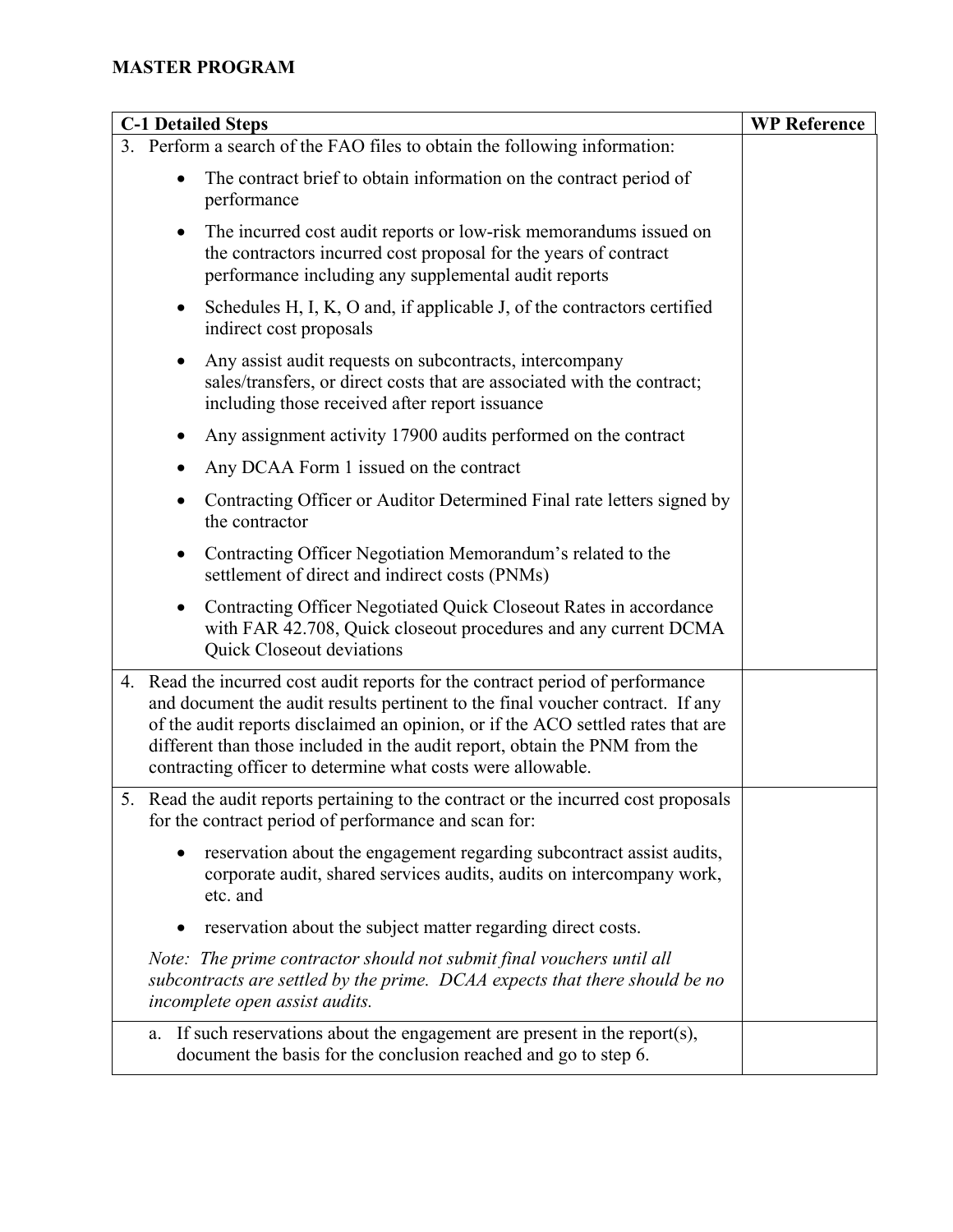| <b>C-1 Detailed Steps</b>                                                                                                                                                                                                                                                                                                                                                                                                                                                                                                      | <b>WP Reference</b> |
|--------------------------------------------------------------------------------------------------------------------------------------------------------------------------------------------------------------------------------------------------------------------------------------------------------------------------------------------------------------------------------------------------------------------------------------------------------------------------------------------------------------------------------|---------------------|
| b. If such reservations are not present in the report(s) document the basis for<br>the conclusion reached and go to step 7.                                                                                                                                                                                                                                                                                                                                                                                                    |                     |
| 6. Using the information from the FAO incurred cost services files, ascertain if<br>requested subcontract assist audit request(s) and other requests for assist<br>audits associated with audits of this contract or the incurred cost proposal<br>audits for the contract period of performance were received or are<br>outstanding.                                                                                                                                                                                          |                     |
| a. If assist audits are still outstanding, contact the FAO in receipt of the<br>request and document the reasons why assist the audits have not been<br>received.                                                                                                                                                                                                                                                                                                                                                              |                     |
| (1) Compute the financial impact on the final voucher, if any. Inform the<br>supervisory auditor of the reasons for the non-receipt of the requested<br>assist audit and the impact to the final voucher. Determine whether it<br>is appropriate to continue the final voucher service.                                                                                                                                                                                                                                        |                     |
| (a) If the service continues, the amounts pertaining to the outstanding<br>assist audits should be shown on the schedule of the calculation of<br>direct and indirect costs for informational purposes.                                                                                                                                                                                                                                                                                                                        |                     |
| $i$ .<br>If it is determined that the service should not continue, inform<br>the requestor that there are outstanding assist audit requests<br>pertaining to the audit report(s) which are relevant to the<br>contract or the contract period of performance. Prepare a draft<br>memorandum documenting the cancellation of the assignment,<br>the reasons for the cancellation, any work completed to the<br>date of cancellation, and the expected assist audit report date.                                                 |                     |
| ii. If assist audits received after the issuance of the audit report<br>were incorporated and the FAO issued supplemental audit<br>report(s) based on the guidance in CAM 10-213, continue to<br>step 7.                                                                                                                                                                                                                                                                                                                       |                     |
| b. If assist audits received after the issuance of the audit report $(s)$ , were not<br>incorporated and the FAO did not issue supplemental audit report(s), the<br>auditor should contact the contracting officer to determine whether or not<br>a supplemental audit report would serve a useful purpose. For example, a<br>supplemental may need to be issued if the contractor has additional<br>contracts to close and the results of the assist audit has a significant<br>impact on the audit findings. See CAM 10-213. |                     |
| 7. Using the information obtained in step 3 calculate the direct and indirect costs<br>for the contract using the results of the previous DCAA services and the<br>negotiated rates and direct costs by year.                                                                                                                                                                                                                                                                                                                  |                     |